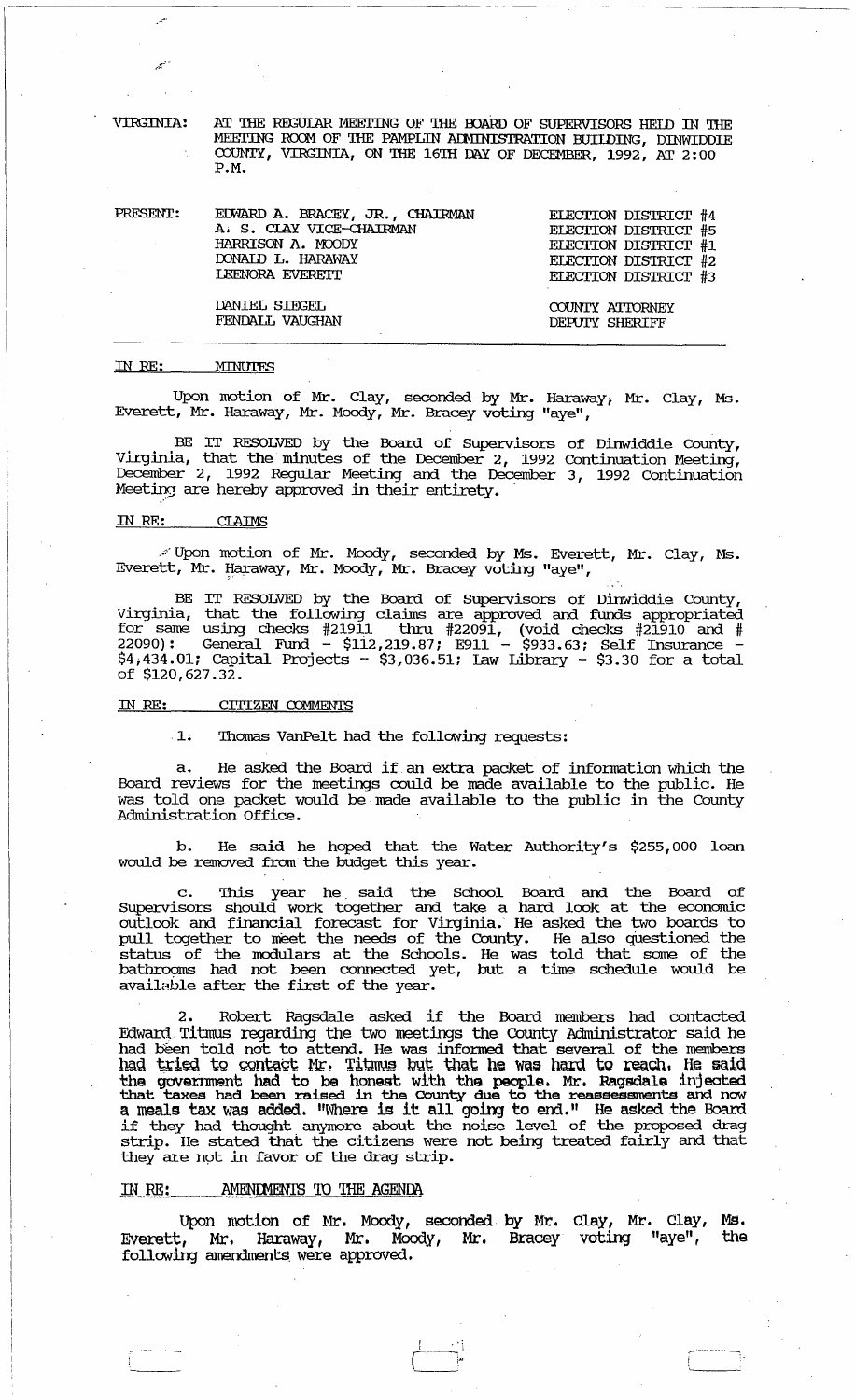$\sim$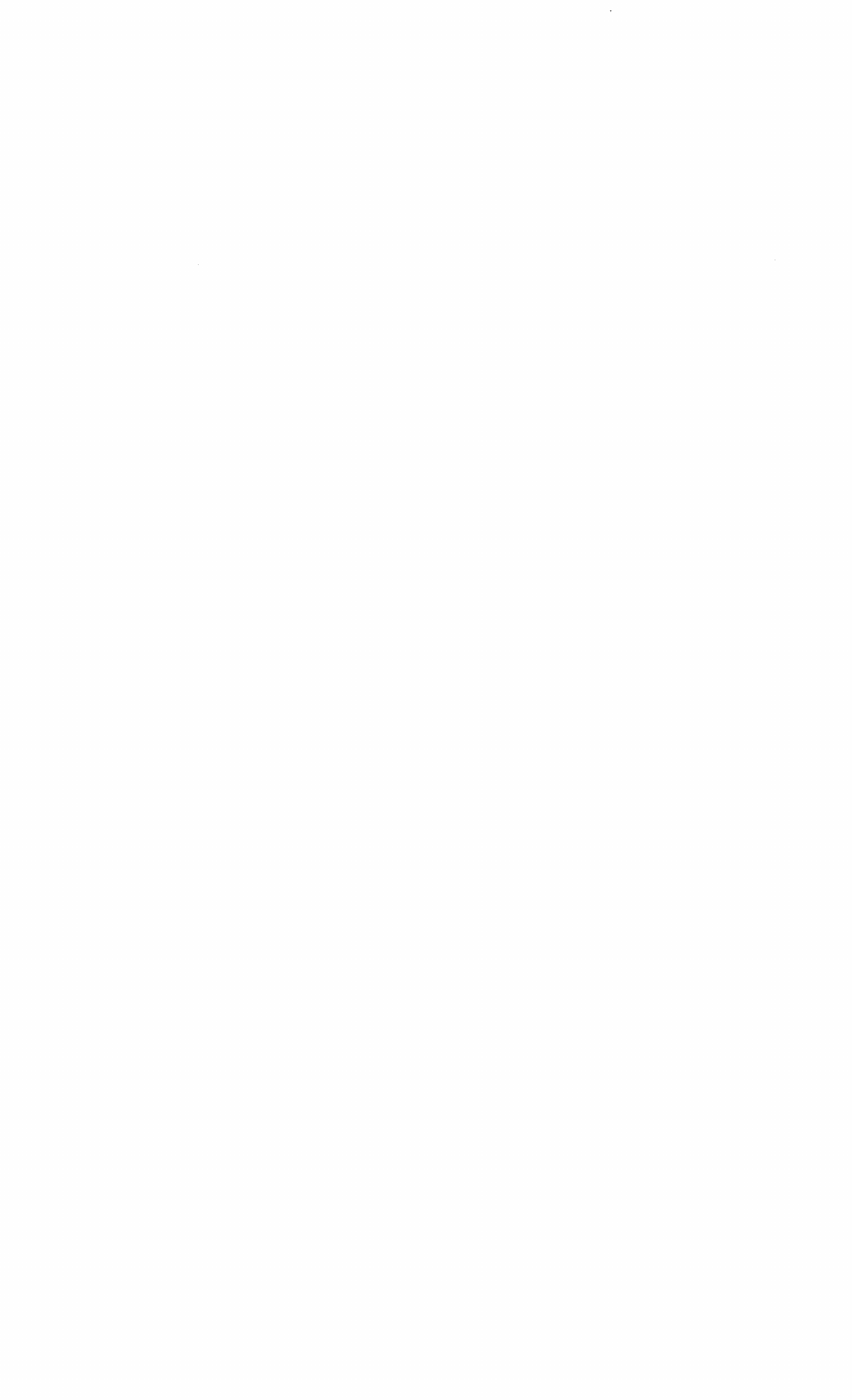add: 13. Executive Session 2.

 $\overline{\phantom{X}}$  ,  $\overline{\phantom{X}}$  ;  $\overline{\phantom{X}}$  ;  $\overline{\phantom{X}}$  ;  $\overline{\phantom{X}}$  ;  $\overline{\phantom{X}}$  ;  $\overline{\phantom{X}}$  ;  $\overline{\phantom{X}}$  ;  $\overline{\phantom{X}}$  ;  $\overline{\phantom{X}}$  ;  $\overline{\phantom{X}}$  ;  $\overline{\phantom{X}}$  ;  $\overline{\phantom{X}}$  ;  $\overline{\phantom{X}}$  ;  $\overline{\phantom{X}}$  ;  $\overline{\phantom{X}}$ 

C\_J

Acquisition of Property Legal

 $\lfloor -\rfloor$ 

#### IN *RE:*  HOME IMPROVEMENTS FRAUD

Mr. Dale Pitman, Southside Virginia Legal services, appeared before the Board to make the Board aware of home improvements frauds in the Tri-City areas.

3.

-------------;;::.~c-:::A..:\_.,''''C, ~~-\_\_;\_---------------------------

### IN RE: **REPORT -- VIRGINIA DEPARTMENT OF TRANSPORTATION**

 $\sim 10^{11}$ 

Ms. Penny Forrest, Resident Engineer, Virginia Department of Transportation, reported the following updates to the Board:

1. Due to delays on the Hatcher's Run Bridge a detour to I-85 was being implemented.

2. She said she has received the engineers response for a stop sign at the on ramp at 1-85 and Route 703. Instead of installing a stop sign, an acceleration lane will be constructed with a warning sign that a yield-right-of-way sign is at the end of the ramp.

3. No response has been received from the Railroad about the installation of the crossing arms at Carson.

The Board members had the following comments:

1. Mr. Bracey asked if the vror had contacted the School Board Office about the pull-off for the students located on Rt. 460. Ms. Forrest reported that the engineers had detennined that it would cost approximately \$10,000 to \$15,000 to construct and it would still not be a safe situation. Their recommendation was to pick up the children on Williams Road.

2. Mr. Moody reported the "stop ahead sign" on Rt. 624 and Rt. 613 is missing.

Mr. Clay said the load limit sign at the bridge is on the ground also. He asked if the property owners were being paid for right of way acquisition. Ms. Forrest responded yes.

Ms. Everett asked why the Orchard Drive, Orchard Circle, Orchard Court signs had not been corrected in Warrenton Heights. She said the situation there was too confusing for the rescue units responding to emergencies. Ms. Forrest stated the County is responsible for the road signs, not the VDOT. Mr. Ponder said he would take care of the removal of the incorrect 'signs. Ms. Everett also said that there needed to be a "no-right-turn-on-red" at the traffic light at the intersection of Rt. 460 and Rt. 226.- Ms. Forrest said she would send it to the Traffic Engineer, but if a sign is installed it may cause a back-up on Rt. 226. Ms. Everett said on Rt. 226 to East of Western Heights Church there was no double-line for "no passing" and the area was too dangerous for passing and she asked that the  $\overline{V}$  vor review the area.

# IN RE: COMMISSIONER OF THE REVENUE

Mrs. Deborah 'Marston, commissioner of the Revenue, requested to be placed on the January 6, 1993 agenda to discuss the reappraisal package.

 $\mathbf{v}$ Ms. Everett asked when the Administrative Assistant position would be filled. Ms. Marston replied, this week.

IN *RE:* TREASURER -- REFORI'

Mr. William E. Jones submitted his reports for the month of November to the Board.

## IN RE: COMMONWEALIH ATTORNEY -- REPORT

Mr. T. o. Rainey, III, Assistant Commonwealth Attorney, stated he had nothing to report but would entertain any questions they may have.

I \_\_\_\_\_\_ ----------~------------------------------

# IN RE: SHERIFF -- REPORT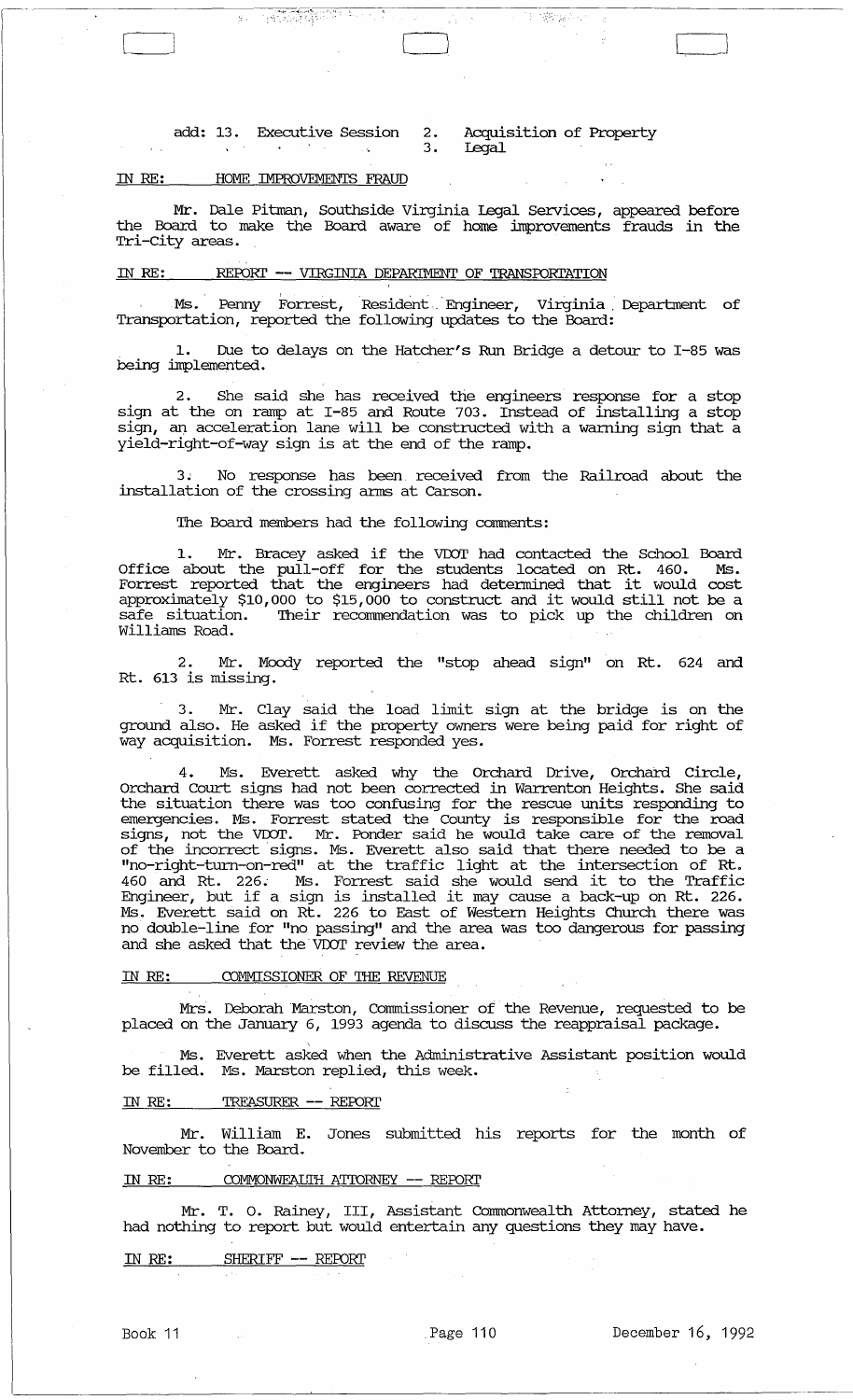Mr. Fendall Vaughan, Deputy Sheriff, stated he had nothing to report but would answer any questions they may have.

# IN RE: BUIIDING INSPECIDR **--** REIDRI'

Mr. IMayne Abernathy, Building Inspector, gave his report for the month of November. Mr. Abernathy explained to the Board that there has been an overall increase in houses and mobile homes in the County for this year. He stated he wanted to give the Board due warning about the possible increase in school students for the coming year.

Mr. Abernathy told the Board that at the last meeting an increase in building pennit fees had been approved but no effective date was given. He asked the Board if they would approve January 1, 1993 for the increase.

Upon motion of Mr. Haraway, seconded by Mr. Clay, Mr. Clay, Ms. Everett, Mr. Haraway, Mr. Moody, Mr. Bracey voting "aye", the Building Inspector was authorized to start the effective date for the increase in building permit fees January 1, 1993.

#### IN RE: ANIMAL WARDEN -- REPORT

Mr. John Mellick, Animal Warden, submitted his report for the month of November.

## IN RE: DIRECTOR OF PLANNING -- REPORT

Mr. leonard Ponder, Director of Planning, reported that the cutover date for the E911 equipment is still planned for December 18, 1992.

## IN RE: DIRECIDR OF SOCIAL SERVICES **--** REIDRI'

Mrs. Peggy McElveen, Director of Social Services, informed the Board that additional funds from the State have been allocated to the agency's FY '92-93 budget as follows:

|    | 1. Energy Share |                                    | 400    |
|----|-----------------|------------------------------------|--------|
|    |                 | 2. Administration (20% local funds | 7,953  |
|    |                 | in budget)                         |        |
| з. | FEMA Phase XI   |                                    | 14,369 |

Ms. McElveen also said no local money is required to match these funds, except as indicated; which will not affect the local budget.

Upon motion of Mr. Moody, seconded by Mr. Clay, Mr. Clay, Ms. Everett, Mr. Haraway, Mr. Moody, Mr. Bracey voting  $\overline{\mathfrak{n}}$ aye", \$22,722 of additional funds were appropriated, for the programs listed above, for the Social services Department for FY '92-93.

Ms. McElveen told the Board the Christmas Sharing Program was a huge success this year. She thanked all who participated. A special thanks was given to Wal-Mart for their tremendous support.

## IN RE: SUPERINTENDENT OF SCHooIS **-- REroRI'**

Dr. Richard Vaughn, Superintendent of Schools, reported the following to the Board:

1. The Modular units do have a warranty.

2. The leave policy is a revised copy which required no action and has been submitted for the Board's comments.

3. The School Tour has been set for January 14, 1993 at 9:00 a.m.

# IN RE: COUNTY ATTORNEY -- REPORT

Mr. Daniel Siegel, County Attorney, told the Board he had nothing to report but would answer any questions.

## IN RE: RESOLUTION -- WASTE DISPOSAL FACILITY LEASE REVENUE BONDS

 $-3$   $-$ 

 $\omega_{\rm{max}}$ 

 $\bar{\mathcal{A}}$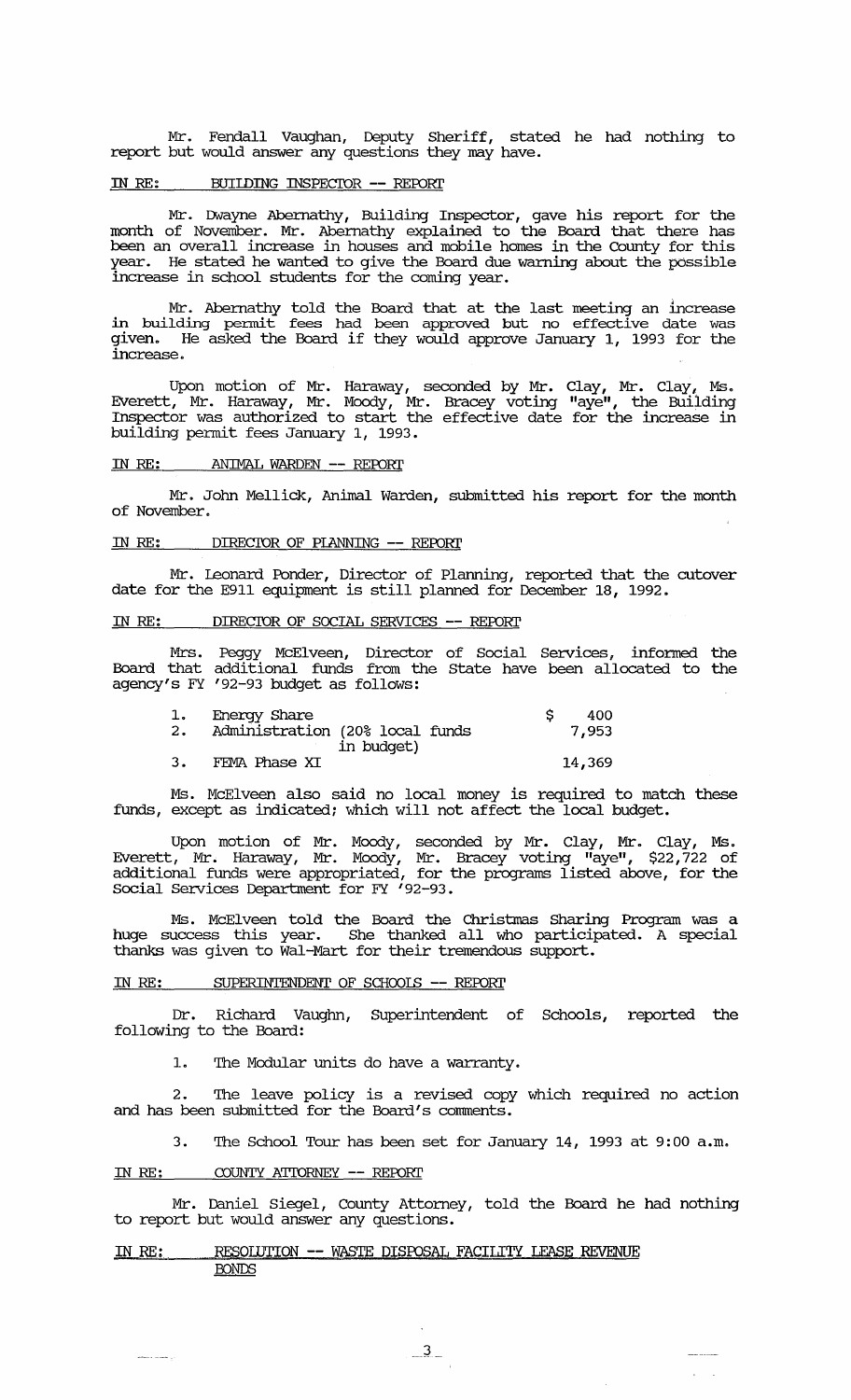Mr. Daniel Siegel, County Attorney, told the Board that the resolution for the Lease Revenue Bonds was ready for their approval. He introduced Mr. Ned Smithers of Carter-Kaplan and said he was here for any questions they may have.

 $\frac{1}{\sqrt{2}}\sum_{i=1}^n\frac{1}{\sqrt{2}}\left(\frac{1}{\sqrt{2}}\right)^2$ 

Mr. Smithers told the Board that the interest rate is 5.33% for ten years. 'Ihe first payment is due February 1, 1993 at \$12,375 per month. 'Ihere will be no closing costs to the County.

The Assistant County Administrator advised the Board that even though the closure costs were more than the budgeted amount, there were sufficient funds in debt service because of the delay in purchasing the property for the landfill expansion.

Upon motion of Mr. Moody, seconded by Ms. Everett, Mr. Clay, Ms. Everett, Mr. Haraway, Mr. Moody, Mr. Bracey voting "aye", the following resolution is adopted:

WHEREAS, the Industrial Development Authority of Dinwiddie County, Virginia (the "Authority") is proposing to issue its \$1,120,000 Lease Revenue Bonds (Dinwiddie County landfill Closure Project), Series 1992 (the "Bonds") for the purpose of financing the acquisition and installation of certain landfill closure equipment at, and the closing of, the Dinwiddie County, Virginia landfill (the "Project"); and

WHEREAS, in order to proceed with the issuance of the Bonds, the Board of Supervisors (the "Board") of the County of Dinwiddie; Virginia (the "County") has been advised that it is necessary to lease the land (the "land") on which the Project will be undertaken to the Authority pursuant to a Lease to be dated as of December 1, 1992 (the "IDA Lease"); and

WHEREAS, the Authority will lease the Project to the County pursuant to a lease to be dated as of December 1, 1992 (the "County Lease"), the rental payments on which are designed to be sufficient to pay the principal of, or premium on, if any, and interest on, the Bonds; and

WHEREAS, the County's obligations to make rental payments under the County Lease will be subject to annual appropriation and will not constitute a debt or pledge of the full faith and credit of the County within the meaning of any constitutional or statutory provision; and

WHEREAS, there have been presented to this meeting the forms of the following documents (the "Documents"):

a. the IDA Lease pursuant to which the county will lease the land to the Authority; and

b. the County Lease pursuant to which the County will lease the Project from the Authority.

NOW THEREFDRE BE IT RESOLVED BY THE BOARD OF SUPERVISORS OF THE COUNTY OF DINWIDDIE, VIRGINIA:

1. 'Ihe execution, delivery and perfonnance of the Documents are hereby authorized, directed and approved. The Documents shall be in substantially the forms submitted to this meeting, as hereinabove recited, with such changes, insertions or omissions as may be approved by the Chainnan or Vice Chainnan of the Board, whose approval thereof shall be conclusi vel y evidenced by the execution and delivery of the Documents by such person with such changes, insertions or omissions.

The County's obligations to make payments to the Authority under the County Lease are subject to annual appropriations by the Board. Nothing in this Resolution, the Bonds or the County Lease shall constitute a pledge of· the full faith and credit of the County beyond the constitutionally permitted annual appropriations.

3. 'Ihis Resolution shall be effective upon its adoption.

'Ihe County Attorney told the Board that there will be an IDA meeting on Deceniber 21, 1992 at 7:00 p.m., if they would *like* to attend.

## IN RE: RECREATION DIRECTOR -- REPORT

 $\overline{\phantom{a}}$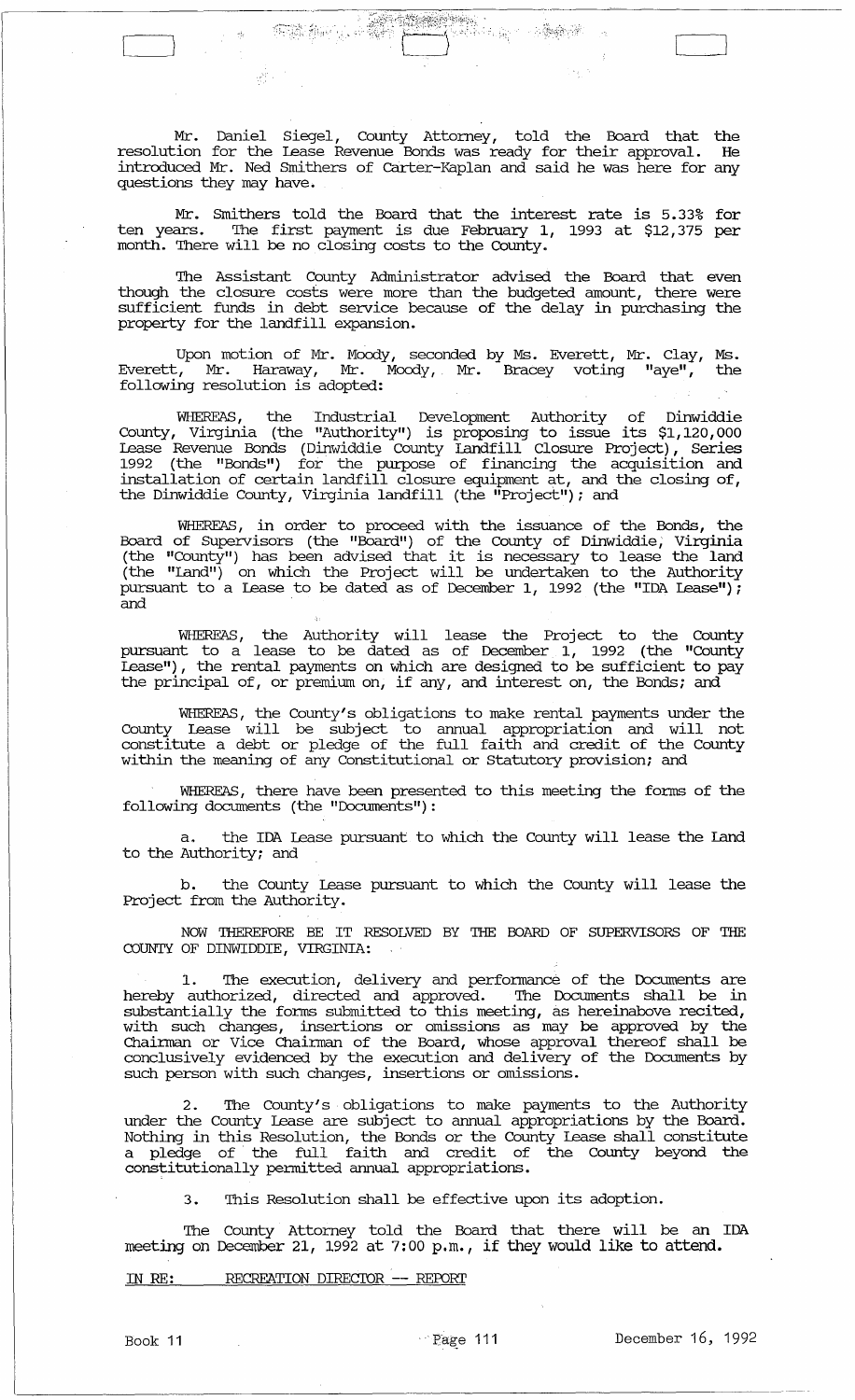1. Mr. Tony Rinaldi, Recreation Director, submitted the progress report for the month of November, 1992.

2. Mr. Bracey asked Mr. Rinaldi what the open gym on the progress report was. Mr. Rinaldi explained the gym at the Middle School would be opened with a volunteer present, for recreational basketball from 1-4 p.m. each Sunday.

3. Ms. Everett said she had received a letter of resignation from Laxton Wilson for the Recreation Advisory Board and she would like to accept the resignation. acceptance be delayed. effective January 1, 1993, Mr. Bracey asked that the

# IN RE: FUBLIC SAFEI'Y DIRECIOR **--** REFDRl'

1. David W. Nichols, Public Safety Officer, submitted his reports including the Fire Department's and Rescue Unit's responses for the month of November.

2. The Infectious Control Policy revlslons were submitted to the Board. Mr. Bracey instructed Mr. Nichols to have the County Attorney review the policy before bringing it back for action by the Board.

3 • Mr. Bracey asked the Public Safety Officer to check on a hazardous situation involving a septic tank in stony Springs Subdivision.

Mr. Nichols stated another EMS meeting was held recently and he felt there was a lot of good exchange concerning coverage for the County.

### IN RE: DIRECIOR OF WAS'IE MANAGEMENT **--** REFDRI'

Mr. Denny King, Director of Waste Management, submitted his report for the month of November to the Board.

I. Mr. King asked the Board for authorization to advertise for a truck driver due to Mr. Ampy's retirement. Mr. Clay asked that the issue be discussed in Executive Session before a decision is made.

Mr. King asked the Board if he could revert back to the original working hours for the winter, except for Saturdays which he would remain open until 3: 00 p.m. The Board approved his request.

3. Mr. Ted Baxter reported that all was going well on the landfill closure.

#### IN RE: RECESS

The Chairman declared a recess at 3:30 P.M. The meeting reconvened at 3:45 P.M.

# IN RE: SPACE NEEDS ASSESSMENT

Mr. Gil Carpenter and Mr. Steve Loomis, Hayes, Seay, Mattern and Mattern, presented the Space Needs Assessment to the Board.

Mr. Bracey asked about the Dinwiddie Fire Department and was told it was not included in the scope of services.

The Board was informed that the next step would be:

- 1. Decide which scheme to accept.
- 2. Proceed with the Schematic Design Phase.

Mr. Clay said he would like to look at some other Courthouse facilities before any decision is made. He stated that he has some concerns about the parking needs. Mr. Haraway asked about one-story courthouse facilities.

# IN RE: APfDIN'IMENT **--** DINWIDDIE COUNI'Y AIRroRI' INWSTRIAL **AUTHORITY**

These appointments were delayed until after Executive Session.

 $\frac{5}{\sqrt{2}}$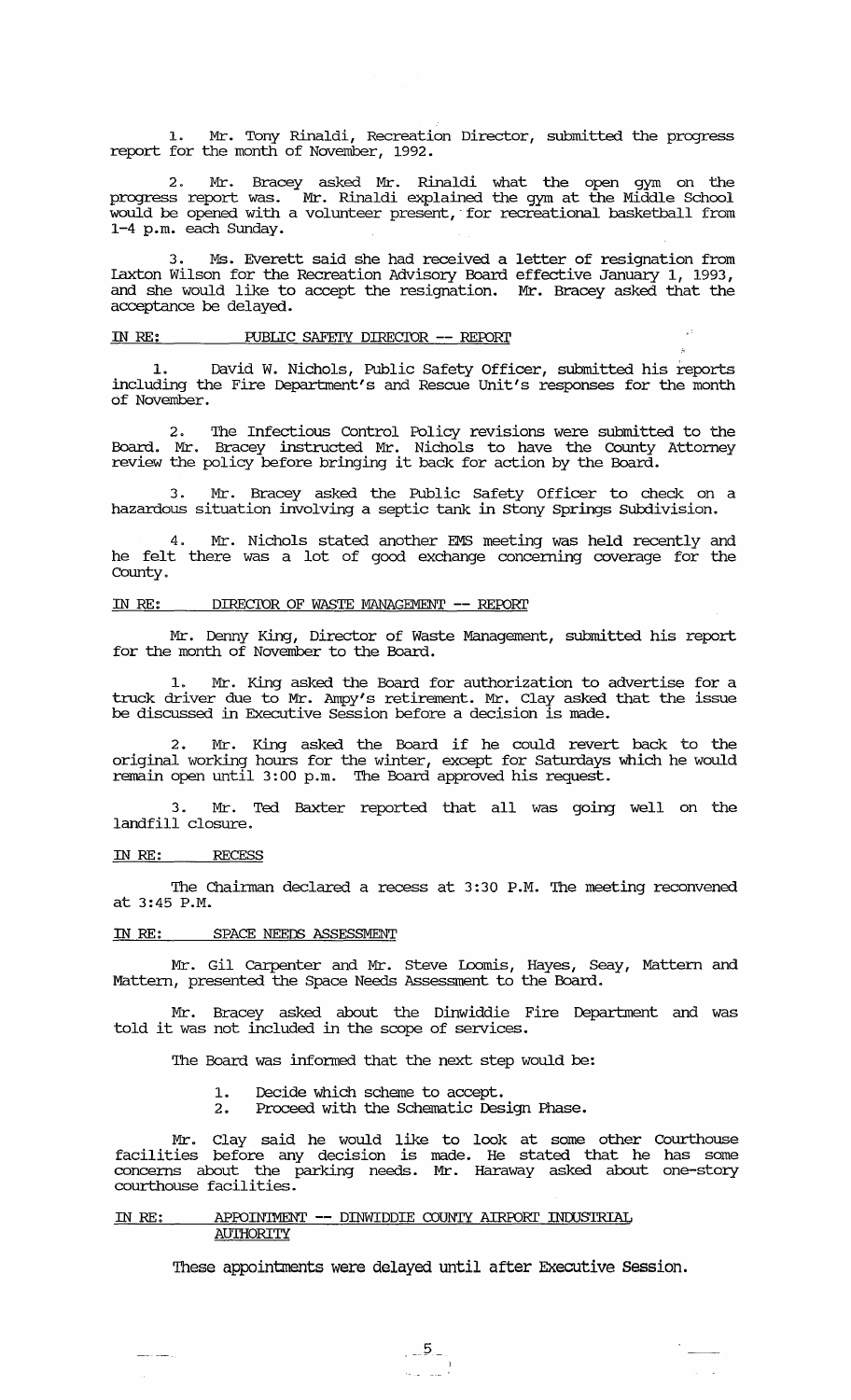# IN RE: COUNTY ADMINISTRATOR COMMENTS

 $\begin{tabular}{|c|c|c|c|c|} \hline \quad \quad & \quad \quad & \quad \quad \\ \hline \quad \quad & \quad \quad & \quad \quad \\ \hline \quad \quad & \quad \quad & \quad \quad \\ \hline \quad \quad & \quad \quad & \quad \quad \\ \hline \quad \quad & \quad \quad & \quad \quad \\ \hline \quad \quad & \quad \quad & \quad \quad \\ \hline \quad \quad & \quad \quad & \quad \quad \\ \hline \quad \quad & \quad \quad & \quad \quad \\ \hline \quad \quad & \quad \quad & \quad \quad \\ \hline \quad \quad & \quad \quad & \quad \quad \\ \hline \quad \quad & \quad \quad & \quad \quad \\ \hline \$ 

1. A fact sheet was received from Virginia Power for the proposed Clover to carson 500 kv Transmission Line.

 $\epsilon$  given

The County Administrator re-submitted the request from the Southside Business Education for funding in the amount of \$1,780 based on school population.

3. 'The revised school Board leave Policy for input has been submitted.

4. An appointment is needed for the Disabilities Services Board with a resolution and joint powers agreement. The Board asked that it be placed on the January 6, 1993 agenda.

5. On November 10, the Virginia Association of Counties adopted the Financial Assurance for waste Management Facilities Resolution urging Congress to direct the Environmental Protection Agency to remove local governments from the requirement of demonstration financial assurance for waste management facilities. 'The Board is requested to adopt a similar resolution. It will be placed on the January 6, 1993 agenda.

6. 'The County Administrator asked the Public Safety Director to make a presentation to the Prince George-Hopewell AREAS.

Mr. David Nichols presented a letter of appreciation to Mr. Jay Lovelady for their assistance in maintaining radio coverage during the installation of the E911 changeover.

#### IN RE: EXECUTIVE SESSION

Upon motion of Mr. Clay, seconded by Mr. Haraway, Mr. Clay, Ms. Everett, Mr. Haraway, Mr. Moody, Mr. Bracey, voting "aye", pursuant to the Virginia Freedom of Information Act, Section 2.1-344(a)  $(1)$  personnel; Section 2.1-344(a) (7) Legal: Section 2.1-344(a) (3) Acquisition of Real Property; the Board moved into Executive Session at 4:50 P.M. A vote having been made and approved, the meeting reconvened into Open session at 6:12 P.M.

# IN RE: CERI'IFICATION OF EXECUTIVE MEEI'ING

Upon motion of Mr. Clay, seconded by Mr. Haraway, Mr. Clay, Ms. Everett, Mr. Haraway, Mr. Moody, Mr. Bracey, voting "aye", the  $\frac{1}{10}$  following certification resolution was adopted:

WHEREAS, the Board of supervisors of Dinwiddie county convened an executive meeting on this date pursuant to an affirmative recorded vote and in accordance with the provisions of the Virginia Freedom of Information Act; and

WHEREAS, section 2. 1-344.1 of the Code of Virginia requires a certification by the Board of Supervisors of Dinwiddie County, that such Executive meeting was conducted in conformity with the Virginia law;

NOW THEREFORE BE IT RESOLVED that the Board of supervisors of Dinwiddie County, Virginia, hereby certifies that, to the best of each member's knowledge, (1) only public business matters lawfully exempted from open meeting requirements by Virginia law were discussed in the executive meeting to which this certification resolution applies; and (2) only such public business matters as were identified in the motion convening the executive meeting were heard, discussed or considered by the Board of Supervisors of Dinwiddie County, Virginia.

# IN RE: POSITIONS **--** DEPARIMENT OF WASTE MANAGEMENT

Due to the impact on positions and job responsibilities resulting from the construction of a co-composting facility at the Dinwiddie County Landfill, it is recommended that the position of Environmental services Center Manager be eliminated, effective January I, 1993.

Upon motion of Mr. Clay, seconded by Mr. Haraway, Mr. Clay, Ms. Everett, Mr. Haraway, Mr. Moody, Mr. Bracey voting "aye", the position